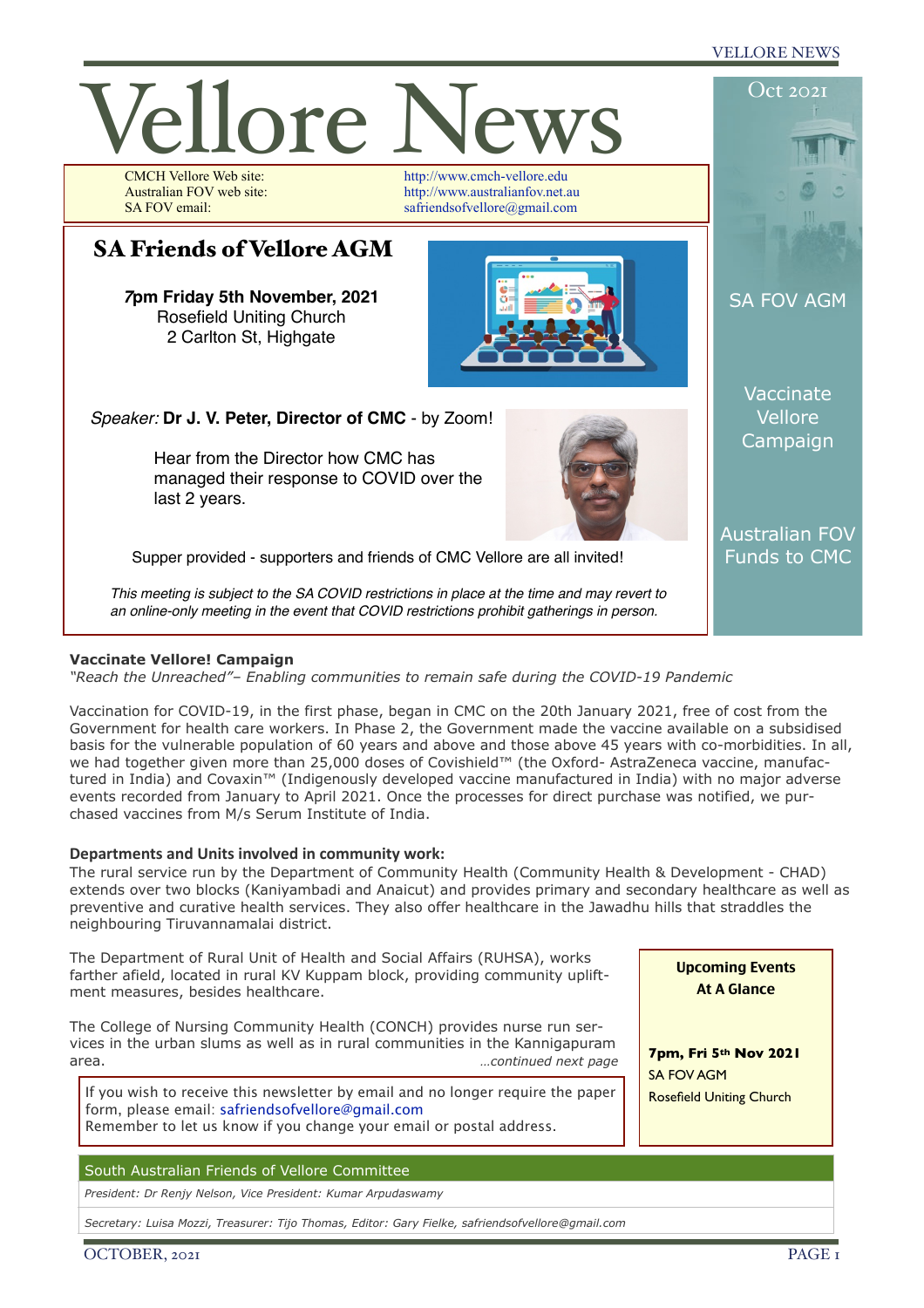In Vellore, teams from the Department of Family Medicine and the Low cost-effective care unit (LCECU) provide services to the urban slums and disadvantaged population living in the city.

## **Phase 3 Roll out:**

As a commitment to the local community around us, CMC set apart some of the initial supply to provide vaccines to the rural and vulnerable population, targeting those who have difficulty in accessing the urban centres. Vaccines were provided free of cost through the four departments that work in the community.

During conversations with members of the community in the time preceding Phase 3, we perceived a significant amount of hesitancy and apprehension. Some communi-



RUHSA Vaccination Camp

ties stated that they would be inclined to take the vaccine directly from us if we were to administer it. Given this situation, the four departments began by sensitising the community and creating awareness to overcome their fears and to answer queries that they had.

In most areas, the Departments worked with community volunteers who have been associated with healthcare in their respective areas. Through education programs, they were motivated to take the vaccine and subsequently these volunteers helped to create awareness in their respective villages and enable roll out of the vaccine.

All the vaccination centres had teams with nursing, medical and social workers who were trained by the Emergency Department for resuscitation. Each centre was provided with cold chain equipment, ancillary medical equipment such as monitors and defibrillators, to manage any untoward reaction in recipients. An ambulance was stationed exclusively for facilitation of patient movement in an emergency.



CHAD Hospital Awareness Session

RUHSA started the community roll out on 14th June 2021, followed shortly by CHAD, LCECU and CONCH on 23rd June, 2021. While RUHSA has been working in the villages around KV Kuppam, CHAD has begun to offer the service in the areas surrounding CHAD hospital (semi-urban and rural) as well as in their villages. CONCH has been providing vaccination to the labourers at CMC's new campus development site at Kannigapuram, as well as the surrounding villages and LCECU has been targeting the urban poor in their service area within the city. Together, the four units have delivered more than 4800 doses until 09th July 2021.

*July 19, 2021 CMC Newsline*



Tax deductible donations to CMCH can be made online at: <http://australianfov.net.au/donations/> Simply and easily make a donation to the work of the Christian Medical College and Hospital, Vellore.